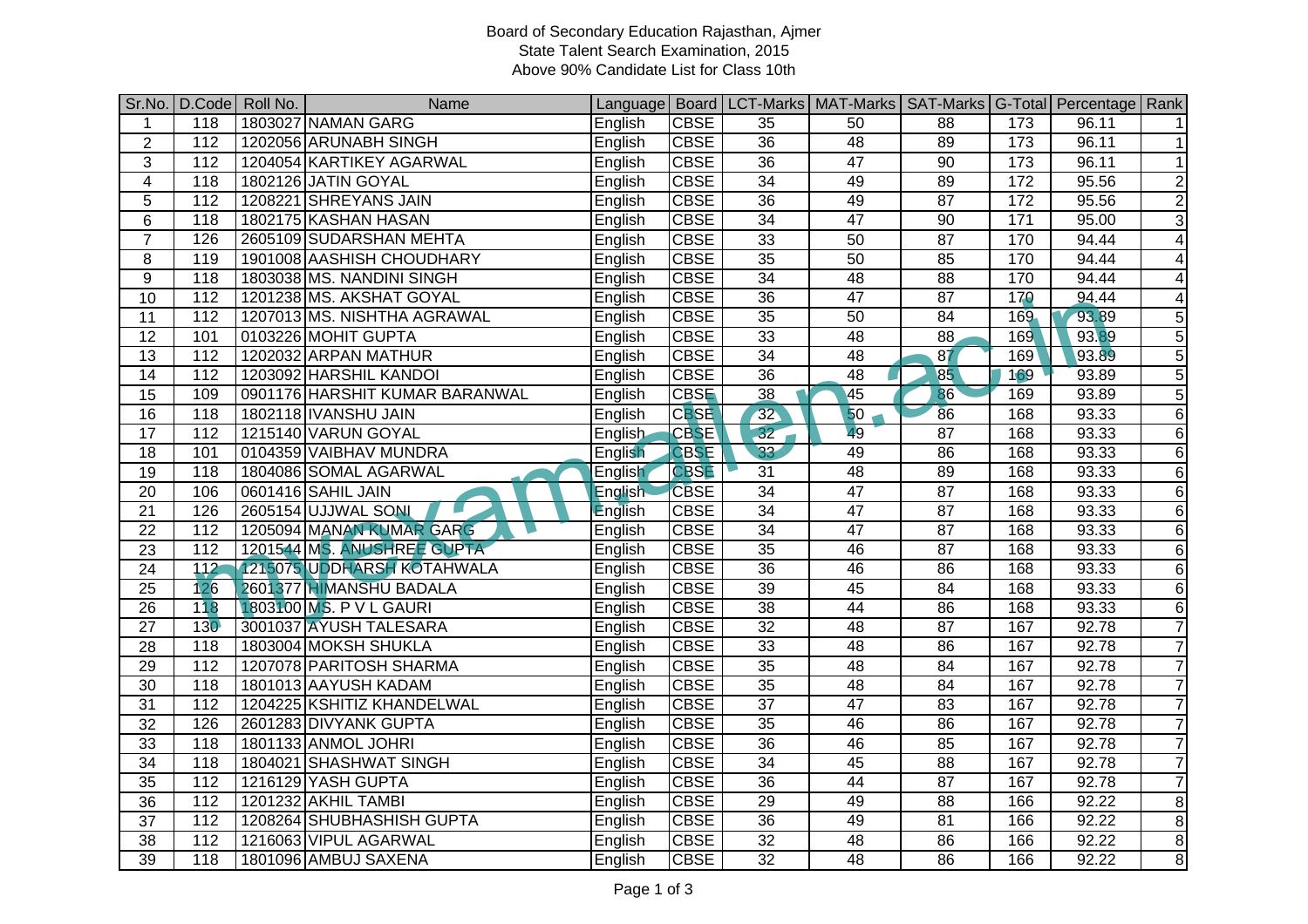## Board of Secondary Education Rajasthan, Ajmer State Talent Search Examination, 2015 Above 90% Candidate List for Class 10th

| Sr.No.          |                  | D.Code   Roll No. | Name                               |                |             |                 | Language   Board   LCT-Marks   MAT-Marks   SAT-Marks   G-Total   Percentage   Rank |                 |         |       |                |
|-----------------|------------------|-------------------|------------------------------------|----------------|-------------|-----------------|------------------------------------------------------------------------------------|-----------------|---------|-------|----------------|
| 40              | 118              |                   | 1804109 SUNNY SHARMA               | English        | <b>CBSE</b> | 32              | 48                                                                                 | 86              | 166     | 92.22 | 8 <sup>1</sup> |
| $\overline{41}$ | 112              |                   | 1207382 PRIYANSH GOYAL             | English        | <b>CBSE</b> | 32              | 48                                                                                 | 86              | 166     | 92.22 | 8              |
| 42              | 112              |                   | 1207222 MS. PRACHI BANSAL          | English        | <b>CBSE</b> | 32              | 47                                                                                 | 87              | 166     | 92.22 | $\infty$       |
| $\overline{43}$ | $\overline{118}$ |                   | 1801302 DHRUVIL.J. SANGANI         | English        | <b>CBSE</b> | 34              | $\overline{47}$                                                                    | 85              | 166     | 92.22 | 8              |
| 44              | 109              |                   | 0901231 KAUSHAL JAIN               | English        | <b>CBSE</b> | 35              | 46                                                                                 | 85              | 166     | 92.22 | $\infty$       |
| 45              | 109              |                   | 0901070 ARPIT AGARWAL              | English        | <b>CBSE</b> | 35              | 46                                                                                 | 85              | 166     | 92.22 | 8              |
| 46              | 118              |                   | 1803221 RAHUL MAHBUBANI            | English        | <b>CBSE</b> | $\overline{37}$ | 46                                                                                 | 83              | 166     | 92.22 | $\infty$       |
| 47              | 112              |                   | 1201247 AKSHAT KUMAR GUPTA         | English        | <b>CBSE</b> | 29              | 48                                                                                 | 88              | 165     | 91.67 | $\overline{9}$ |
| 48              | 112              |                   | 1203229 MS. ISHITA GUPTA           | English        | <b>CBSE</b> | 30              | 48                                                                                 | 87              | 165     | 91.67 | $\overline{9}$ |
| 49              | 126              |                   | 2601072 AMOL SAMOTA                | English        | <b>CBSE</b> | 31              | 48                                                                                 | 86              | 165     | 91.67 | $\overline{9}$ |
| 50              | 118              |                   | 1803216 RAHUL ATUL JAIN            | English        | <b>CBSE</b> | 32              | 48                                                                                 | 85              | $165 -$ | 91.67 | $\overline{9}$ |
| $\overline{51}$ | 102              |                   | 0206154 TAPASH AGARWAL             | English        | <b>CBSE</b> | $\overline{32}$ | 48                                                                                 | 85              | 165     | 91.67 | $\overline{9}$ |
| 52              | $\overline{118}$ |                   | 1802248 LAVISH GUPTA               | English        | <b>CBSE</b> | 32              | 48                                                                                 | 85              | 165     | 91.67 | $\overline{9}$ |
| $\overline{53}$ | 112              |                   | 1216148 YASHOVARDHAN SINGH RATHORE | English        | <b>CBSE</b> | $\overline{36}$ | $\overline{48}$                                                                    | $\overline{81}$ | 165     | 91.67 | $\overline{9}$ |
| $\overline{54}$ | 112              |                   | 1203248 MS. JAHNVI HARIANI         | English        | <b>CBSE</b> | $\overline{39}$ | 48                                                                                 | 78              | 165     | 91.67 | $\overline{9}$ |
| 55              | 112              |                   | 1203063 HARDIK AGRAWAL             | English        | <b>CBSE</b> | 32              | 47                                                                                 | 86              | 165     | 91.67 | $\overline{9}$ |
| 56              | 112              |                   | 1202493 MS. DIVANSHI GUPTA         | English        | <b>CBSE</b> | $-33$           | $\overline{47}$                                                                    | 85              | 165     | 91.67 | $\overline{9}$ |
| 57              | 118              |                   | 1801181 ARYAN GUPTA                | English        | <b>CBSE</b> | 35              | 47                                                                                 | 83              | 165     | 91.67 | $\overline{9}$ |
| 58              | 112              |                   | 1202519 DIVYANSH SINGH MAURA       | English        | <b>CBSE</b> | 35              | 47                                                                                 | 83              | 165     | 91.67 | $\overline{9}$ |
| 59              | $\overline{118}$ | 1801186 ASHISH    |                                    | <b>English</b> | <b>CBSE</b> | 32              | 46                                                                                 | 87              | 165     | 91.67 | $\overline{9}$ |
| 60              | 118              |                   | 1803286 MS. RIYA SHARMA            | <b>English</b> | <b>CBSE</b> | 35              | 46                                                                                 | 84              | 165     | 91.67 | $\overline{9}$ |
| 61              | $\overline{118}$ |                   | 1804044 SHOURYA JAIN               | English        | <b>CBSE</b> | 35              | 46                                                                                 | $\overline{84}$ | 165     | 91.67 | $\overline{9}$ |
| 62              | $\overline{118}$ |                   | 1802020 MS. GARIMA AGRAWAL         | English        | <b>CBSE</b> | $\overline{33}$ | 45                                                                                 | 87              | 165     | 91.67 | $\overline{9}$ |
| 63              | $\overline{112}$ |                   | 1204021 MS. KANIKA KOTHARI         | English        | <b>CBSE</b> | $\overline{36}$ | 45                                                                                 | 84              | 165     | 91.67 | $\overline{9}$ |
| 64              | 118              |                   | 1804120 SWASTIK MIMROT             | English        | <b>CBSE</b> | $\overline{31}$ | 49                                                                                 | 84              | 164     | 91.11 | 10             |
| 65              | 112              |                   | 1205365 MUDIT MATHUR               | English        | <b>CBSE</b> | 32              | 49                                                                                 | 83              | 164     | 91.11 | 10             |
| 66              | 112              |                   | 1216138 YASH SHARDA                | English        | <b>CBSE</b> | 30              | 48                                                                                 | 86              | 164     | 91.11 | 10             |
| 67              | $\overline{112}$ |                   | 1208172 SHIVAM SINGHAL             | English        | <b>CBSE</b> | 30              | 48                                                                                 | 86              | 164     | 91.11 | 10             |
| 68              | 126              |                   | 2602056 LAKSHRAJ DOSHI             | English        | <b>CBSE</b> | $\overline{37}$ | 48                                                                                 | 79              | 164     | 91.11 | 10             |
| 69              | $\overline{118}$ |                   | 1803198 PRIYANSH GARG              | English        | <b>CBSE</b> | 34              | 47                                                                                 | 83              | 164     | 91.11 | 10             |
| $\overline{70}$ | $\overline{118}$ |                   | 1801196 ATUL GUPTA                 | English        | <b>CBSE</b> | 33              | 45                                                                                 | 86              | 164     | 91.11 | 10             |
| $\overline{71}$ | 112              | 1201433 ANKIT     |                                    | English        | <b>CBSE</b> | $\overline{33}$ | 45                                                                                 | 86              | 164     | 91.11 | 10             |
| $\overline{72}$ | 112              |                   | 1201384 MS. ANISHA SHEWANI         | English        | <b>CBSE</b> | 32              | 44                                                                                 | 88              | 164     | 91.11 | 10             |
| 73              | $\overline{112}$ |                   | 1207400 PULKIT AGRAWAL             | English        | <b>CBSE</b> | 34              | 44                                                                                 | 86              | 164     | 91.11 | 10             |
| $\overline{74}$ | $\overline{112}$ |                   | 1202445 DHRUV ADLAKHA              | English        | <b>CBSE</b> | 35              | 44                                                                                 | 85              | 164     | 91.11 | 10             |
| 75              | 118              |                   | 1801159 MS. ANUSHKA VIJAYVARGIYA   | English        | <b>CBSE</b> | $\overline{34}$ | $\overline{43}$                                                                    | $\overline{87}$ | 164     | 91.11 | 10             |
| 76              | 112              |                   | 1214244 SWAPNIL AGRAWAL            | English        | <b>CBSE</b> | 29              | 49                                                                                 | 85              | 163     | 90.56 | 11             |
| $\overline{77}$ | $\overline{112}$ |                   | 1203101 HARSHIT SHARMA             | English        | <b>CBSE</b> | 32              | 49                                                                                 | $\overline{82}$ | 163     | 90.56 | 11             |
| $\overline{78}$ | 112              |                   | 1202071 ARYAN AGRAWAL              | English        | <b>CBSE</b> | $\overline{29}$ | $\overline{48}$                                                                    | $\overline{86}$ | 163     | 90.56 | 11             |